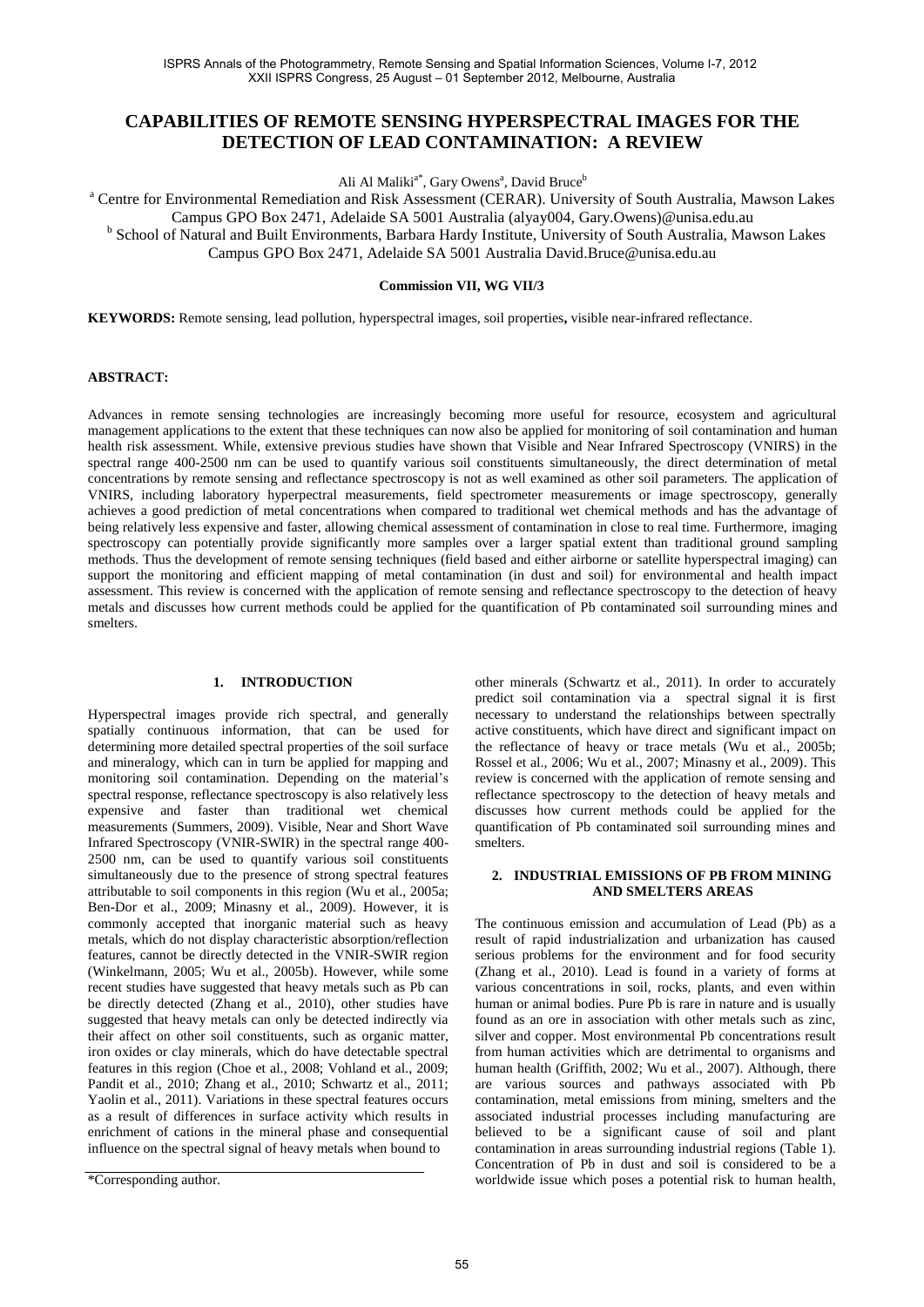particularly to children, as well as impairment of soil function (Kachenko and Singh, 2006; WHO, 2010).

| sample           | study location                                                 | <b>Source</b>                                                                                            | <b>Exposure level</b>                                                            | <b>References</b>                    |
|------------------|----------------------------------------------------------------|----------------------------------------------------------------------------------------------------------|----------------------------------------------------------------------------------|--------------------------------------|
| Globally         |                                                                |                                                                                                          |                                                                                  |                                      |
| Biological       | Jamaica                                                        | lead smelter                                                                                             | 44% child under 6 year of age<br>have $PbB \geq 25$ mg/dl                        | Tong et al (2000)                    |
| Biological       | China                                                          | industrial areas<br>and heavy traffic                                                                    | Children have PbR<br>21.8-67.9 mg/dl                                             | Tong et al (2000)                    |
| Biological       | India                                                          | 51% child and adults have<br>leaded petrol<br>$PbB > 10$ and 13% child and<br>adults have PbB > 20 mg/dl |                                                                                  | Tong et al (2000)                    |
| Biological       | leaded petrol<br>Mexico<br>pica behavior<br>$10 \text{ mg/dl}$ |                                                                                                          | Child < 5 years of age have PbB<br>$1 - 31$ and $44\% > 18$ months >             | Tong et al (2000)                    |
| Biological       | Mexico                                                         | 3 smelters                                                                                               | Women have blood and<br>milk Pb= $45.88$ mg/dl                                   | Namihiraet al (1993)                 |
| <b>Australia</b> |                                                                |                                                                                                          |                                                                                  |                                      |
| Biological       | Northern<br>Lake Macquarie                                     | smelter                                                                                                  | Children have PbB<br>$10-42$ mg/dl                                               | Gulson et al (2004)                  |
| Biological       | Port Pirie                                                     | smelter                                                                                                  | Children have PbB<br>$>10$ mg/dl                                                 | McMichael et al<br>(1994)            |
| Chemical         | Boolaroo                                                       | smelter                                                                                                  | >95% vegetable have Pb<br>$>0.01$ mg/kg                                          | Kachenko and Singh<br>(2006)         |
| Chemical         | Port Kembla                                                    | industrial area                                                                                          | Soil has Pb >300mg/kg                                                            | Martley et al (2004)                 |
| Chemical         | Port Pirie                                                     | smelter                                                                                                  | 7.3%child1-4year have PbB≥<br>10 mg/dl and 1.7% child<br>have $PbB \ge 15$ mg/dl | Lead in Australian<br>children(1996) |
| Chemical         | Boolaroo<br>smelter<br>Port Kembla<br>smelter                  |                                                                                                          | Soil has lead >300mg/kg<br>Soil has lead >300mg/kg                               | Kachenko and Singh<br>(2004)         |

Maximum permissione otoota teau (100)–10 (ingour) theorogroune p-2000<br>Maximum soil Pb concentration = 300 mg/kg<br>Australian food standards maximum level (ML)= 0.01 mg/kg fresh weight

Table 1 Typical worldwide sources of Pb contamination which are of health concern.

#### **3. SPECTRAL REFLECTANCE IN SOIL**

Any useful quantitative remote sensing technique would require a basic knowledge of the spectral characteristics of the remotely sensed materials, where the material's reflectance is a function of surface material absorption, wavelength and emissivity characteristics(Harris, 2006;Schwartz et al.,2011). The diversity of soil absorption processes from reflected or emitted light can provide significant information which can be used to derive mineral composition (Clark, 1999). Remote sensing techniques can only generally detect the thin, upper layer viewed by the optical sensors, so that the reflectance spectra obtained during remote sensing are affected by several factors related to the soil surface properties, including moisture, organic content, mineral composition and the material concentration at the time of data acquisition. Some of the issues currently limiting adoption of remote sensing of metals as a useful analytical are discussed in more detail below.

### **3.1 Spectral Mixing**

Previous studies have identified that heavy metals possess spectral indicators in the visible and near-infrared regions which are useful for detecting trace metal concentrations (Kemper and Sommer, 2003; Choe et al., 2008; Ji et al., 2010). However, the quantitative assessment of soil components using reflectance spectra is a challenging problem because the assessment of the sub-pixel abundance of soil materials is complex. In practice most of the extracted pixel spectra would not be exclusively from the metal contaminant, but would be a complex mixture of spectra from various land surface elements (Kemper and Sommer, 2002 ; Garcia-Haro et al., 2005). Thus spectral mixing is an important issue to resolve in any reflectance spectoscopic method. In recent years spectral mixture analysis (SMA) has developed as a widely used process for multi or hyperspectral image processing. The technique is used to identify the subpixel proportions of ground, plants and other materials represented in each pixel, where each of these component was labelled as an "endmember" (EM) (Garcia-Haro et al., 2005). These elements fundamentally contribute to the observable spectral signal of the mixed pixels. SMA decomposes the reflectance spectrum of each pixel to the proportional spectral involvement (Kemper et al., 2000). The way in which various spectra from EMs combine to form a single pixel spectrum is termed a "mixture model". These models are used in the unmixing analysis. A spectral mixture modelling approach was applied to field and airborne hyperspectral data and Variable Multiple Endmember Spectral Mixture Analysis (VMESMA) was used to estimate the quantities and distribution of the remaining tailing material (Schwartz et al., 2011). VMESMA tools are already available that can be used to provide quantitative information about the distribution of residual heavy metal contamination of surface constituents (Kemper et al., 2000; Plaza et al., 2002; Kemper & Sommer, 2003; Garcia-Haro et al., 2005). SMA permits repeatable and accurate extraction of quantitative subpixel information including physical models of surface processes, when supported by ground data. Therefore SMA offers an efficient mechanism for understanding and classification of multidimensional imagery in remote sensing (Garcia-Haro et al., 2005). Subpixel analysis of an area has recently been made possible due to improvements in sensor spectral resolution and this allows for the quantification of the abundance of different materials within a single pixel using linear spectral unmixing (Plaza et al., 2002 ).

### **3.2 Soil Spectroscopy**

Many studies over the last two decades have explored new remote sensing techniques which have utilized the reflected radiation of soils (Wu et al., 2005a; Wu et al., 2007; Ben-Dor et al., 2009; Minasny et al., 2009; Bilgili et al., 2010). As a result of these studies, the reflectance radiation across the VIS-NIR and SWIR in the region between 400-2500 nm is often considered a useful region with which to predict unknown soil properties. Such techniques are becoming more significant for the cost effective coverage of large areas and can provide chemical information relatively quickly compared to traditional field sampling and subsequent chemical analysis. The spectrally assigned position of minerals can be affected by chemical composition and physical conditions at the surface (Ben-Dor et al., 2009). Previous studies have shown that many soil properties have distinct spectral signatures (Ben-Dor et al., 2002; Kemper and Sommer, 2002; Bray et al., 2009) including cation exchange capacity (CEC) (Fox and Metla, 2005), soil organic matter content (Galvão and Vitorello, 1998; Ben-Dor et al., 2002; Fox & Metla, 2005), iron content (Fox and Metla, 2005; Pastor et al., 2008), soil electrical conductivity (Shrestha, 2006) These constituents provide another possibility of identifying soil characteristics and assessing soil properties quantitatively using field or laboratory radiometry (Bray et al., 2009; Ji et al., 2010; Yaolin et al., 2011). Kooistra et al. (2001) applied visible-near-infrared spectroscopy to assess soil contamination in river floodplains in the Netherlands and concluded that, in floodplain soils, metal concentrations depended on the exchange capacity of the soil. Soil surveys using VNIR spectra are valuable techniques for identification of several soil properties and can be applied for soil conservation (Pastor et al., 2008). It is therefore clear that remote sensing techniques have the potential to accurately identify soils properties for different environmental and agricultural purposes.

#### **3.3 High Spectral Soil Components**

Organic matter (OM) has distinctive spectra particularly in the NIR due to formation of covalent bonds with a variety of molecules (Schwartz et al., 2011). Many studies have indicated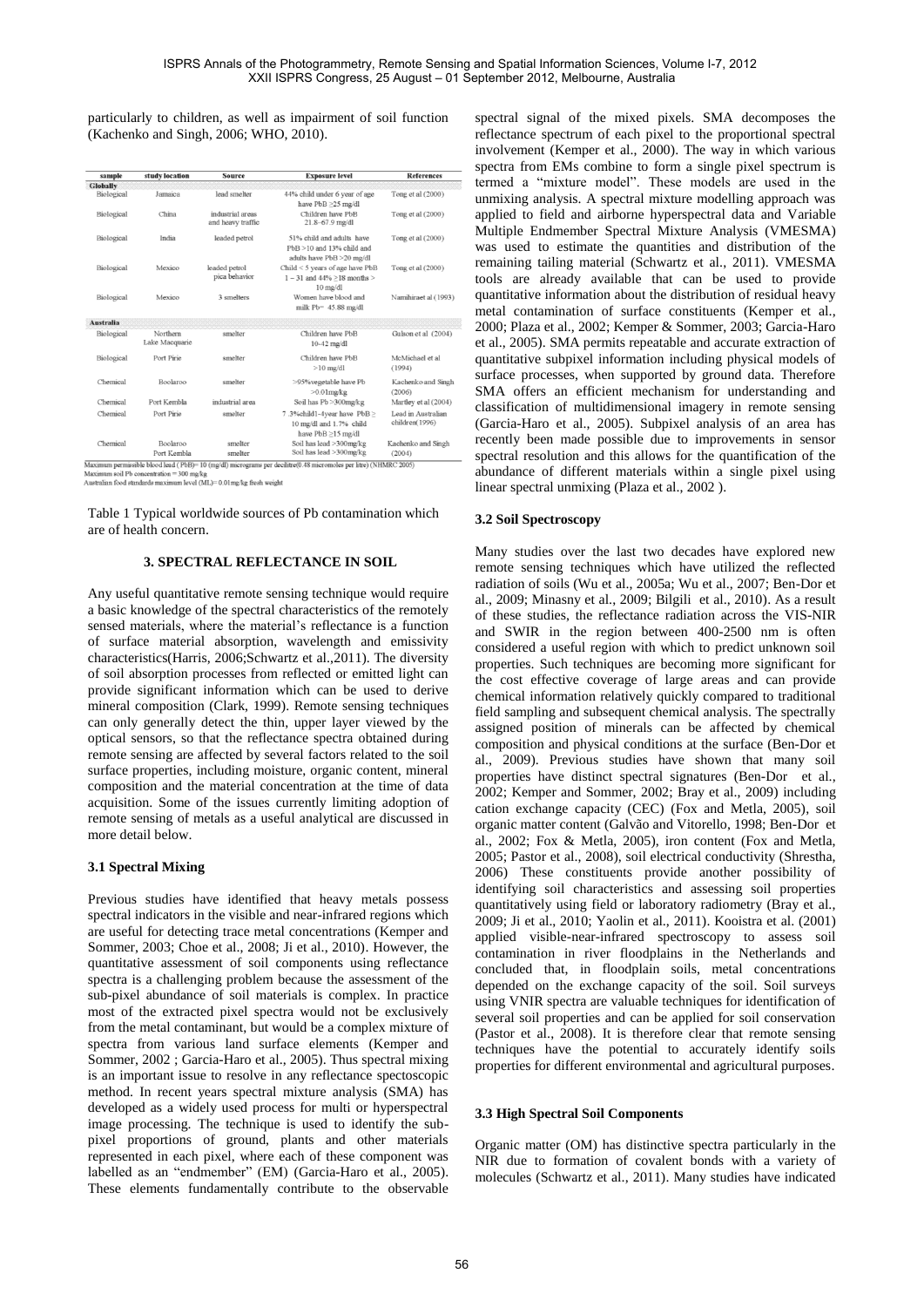that soil organic matter (SOM) can be accurately predicted using reflectance spectroscopy. For instance; estimation of SOM was more appropriate in the visible region (Krishnan et al., 1980) which was in agreement with, Rossel et al (2006) who also observed that the prediction of soil organic carbon (SOC) was better in the VIS range at 410, 570, 660 nm where some researchers had reported . a significant correlation between OM in soil and spectral reflectance in the range 545 - 830 nm (Lu et al., 2007; Yaolin et al., 2011). Some of these studies also indicated that a good correlation between soil properties and spectroscopy occurred when the first-order derivative of spectral reflectance was used (Lu et al., 2007; Yaolin et al., 2011). The number of spectral regions and quantitative predictions of SOM and SOC are reviewed in Table 2. The concentration of SOM is inversely related to reflectance in the VIS and NIR range, especially, when the organic content is more than 2% (Summers, 2009).

| Soil OC OR OM (%) | Spectral region | <b>Spectral</b> | $\mathbb{R}^2$ | <b>Authors</b>                      |
|-------------------|-----------------|-----------------|----------------|-------------------------------------|
|                   |                 | range(nm)       |                |                                     |
| <b>OM</b>         | VIS-NIR         | 400-2400        | 0.65           | Shibusawa et al. (2001)             |
| $_{\rm oc}$       | <b>NIR</b>      | 1100-2500       | 0.98           | McCarty et al. (2002)               |
| $_{\rm oc}$       | <b>NIR</b>      | 700-2500        | 0.68           | Islam et al. (2003)                 |
| $_{\rm oc}$       | VIS-NIR         | 400-1100        | 0.86           | Daniel et al. (2003)                |
| <b>OM</b>         | VIS-NIR         | 400-1190        | 0.59           | Daniel et al. (2004)                |
| <b>OM</b>         | <b>VIS</b>      | 400-680         | 0.68           | Stamatiadis and Christofides (2005) |
| <b>OM</b>         | NIR             | 800             | 0.45           | Stamatiadis and Christofides (2005) |
| $_{\rm OC}$       | NIR             | 700-2500        | 0.60           | Rossel et al. (2006)                |
| $_{\rm oc}$       | <b>VIS</b>      | 400-700         | 0.60           | Rossel et al. (2006)                |
| OM                | VIS-NIR         | 450-2500        | 0.87           | Wetterlind                          |

Table 2 A review of the literature comparing quantitative predictions of soil OC or OM using multivariate analyses and spectral response in the VIS, NIR and MIR regions of the electromagnetic spectrum

Iron oxide content has been accurately predicted in the VNIR region using reflectance spectroscopy due to the characteristic absorption features of iron oxide (Ben-Dor and Banin, 1995; Chang et al., 2001; Kemper & Sommer, 2002 ; Wu et al., 2007). The four distinct regions most commonly used for the determination of iron oxide content include 550-650,750-950, 1406 and 2449 nm (Ben-Dor and Banin, 1995; Ben-Dor et al., 2009). A recent study indicated that the absorption features of iron oxides at wavelengths between 400-1300 nm can best be used to predict iron oxide content (Summers, 2009).

The spectral features of clays are most prevalent in the NIR region where distinctive absorption bands can be used to provide quantitative information on clay mineralogy (Al-Abbas et al., 1972; Wetterlind et al., 2008) and reflectance spectroscopy, with regression modelling, has also been a commonly used technique for the prediction of total clay content (Waiser et al., 2006; Rossel et al., 2009; Summers, 2009). Chabrillat et al., (2002) also found that hyperspectral imagery can be used to reliably predict clay mineralogy at 2200 µm due to the characteristic features of the clay minerals. Similarly, Clark (1999) found that clay minerals had characteristic of absorption bands at approximately 2200 µm. In general, finer texture soil presents as being darker than coarse textured soils (Summers, 2009), and consequently soil with sand or silt ( $> 0.002$  mm) has higher spectral reflectance than clay minerals (< 0.002 mm) due to the increased water (high absorption of spectra) filling capacity of clay. All of these studies confirm that VNIR spectral based techniques have the potential to accurately identify a myriad of different soils properties.

### **3.4 Lead Spectroscopy**

Using spectral remote sensing methods, several direct and indirect soil contamination characteristics, can be extracted simply via regression analysis. A number of spectroscopic techniques for assessing heavy metals contamination have been identified during the last two decades (Plaza et al., 2002 ; Wu et al., 2007; Choe et al., 2008; Minasny et al., 2009; Pandit et al., 2010). Many researchers reported that detection and quantification of Pb concentrations, and other heavy metals, was possible, indirectly based on their association with other detectable materials. For example, (Malley and Williams, 1997)) applied NIRS for quantitative prediction of heavy metals reporting that OM was primarily responsible for predicting a range of heavy metals (Cd, Cu, Fe, Mn, Ni, Pb and Zn) based on multivariate regression. Schwartz et al. (2011) also suggested that soil contamination may be detected indirectly via association with moieties such as hydroxides, sulphides, carbonates, or oxides which are detectable, or adsorption to clays that absorb light in the VNIR-SWIR region. Yaolin et al. (2011) found good correlation between SOM, Pb concentration and laboratory based hyperspectral data in the range of 624-564 nm. according to the following equations:

SOM = 11.5\*fod (624)/fod (564) ( $R^2$  = 0.53, s.e. = 1.14, F =  $18.99, P<0.001, df=18)$  (1)

$$
Pb = 2.973 + 1.006 * SOM (R2 = 0.59, s.e. = 1.41, F= 17.05,P < 0.001, df=13)
$$
 (2)

They then derived Pb concentration via the ratio of first order derivative (fod) as shown in equation (3)

$$
Pb = 2.973 + 1.006*11.5* \text{fod} (624)/ \text{fod} (564)
$$
 (3)

Moreover, there was a significant relationship between metal levels (Cd, Hg, Pb,) within the spectral domain 500-700 nm which was related to organic carbon (Bray et al., 2009; Ji et al., 2010; Pandit et al., 2010). Soil Pb contamination can also be estimated indirectly using reflectance spectroscopy via correlations with iron oxide contents**.** Kemper and Sommer (2002) found a strong relationship between iron and heavy metals concentrations, including Pb, when using multiple linear regression analysis (MLR) and an artificial neural network (ANN)**.** While Wu et al. (2007) found that Fe had a high correlation and high cross validation statistic with heavy metals, Vohland (2009) found a strong correlation between Pb and other heavy metals and Fe and clay fractions. Recent research has found a strong spectral signature for soil Pb content using bands selected from hyperspectral laboratory measurements where the soil spectral curve absorption values or reflectance peaks occurred at 838, 1930 and 2148 nm (Figure 1). However, the two spectral regions between 840-900 nm and 2300-2500 nm were not very useful due to the weak signal (Zhang et al., 2010). In another study, when the reflectance was measured outdoors, from a transect of near-road to far-road samples (samples 1 to 8 in Figure 2) reflectance at 1400 and 1900 nm was removed due to noise resulting from atmospheric water content (Pandit et al., 2010). This study, which was conducted in an urban area near a heavily travelled New York street, was considered to be a stable and appropriate site to evaluate urban atmospheric deposition of contaminants from vehicular traffic. This study also assumed two things 1) an inverse relationship

between Pb concentrations and reflectance and 2) Pb concentrations were a significant function of the changing spectral signatures of the soil samples. However, Wu et al. (2007) observed that heavy metal elements cannot be detected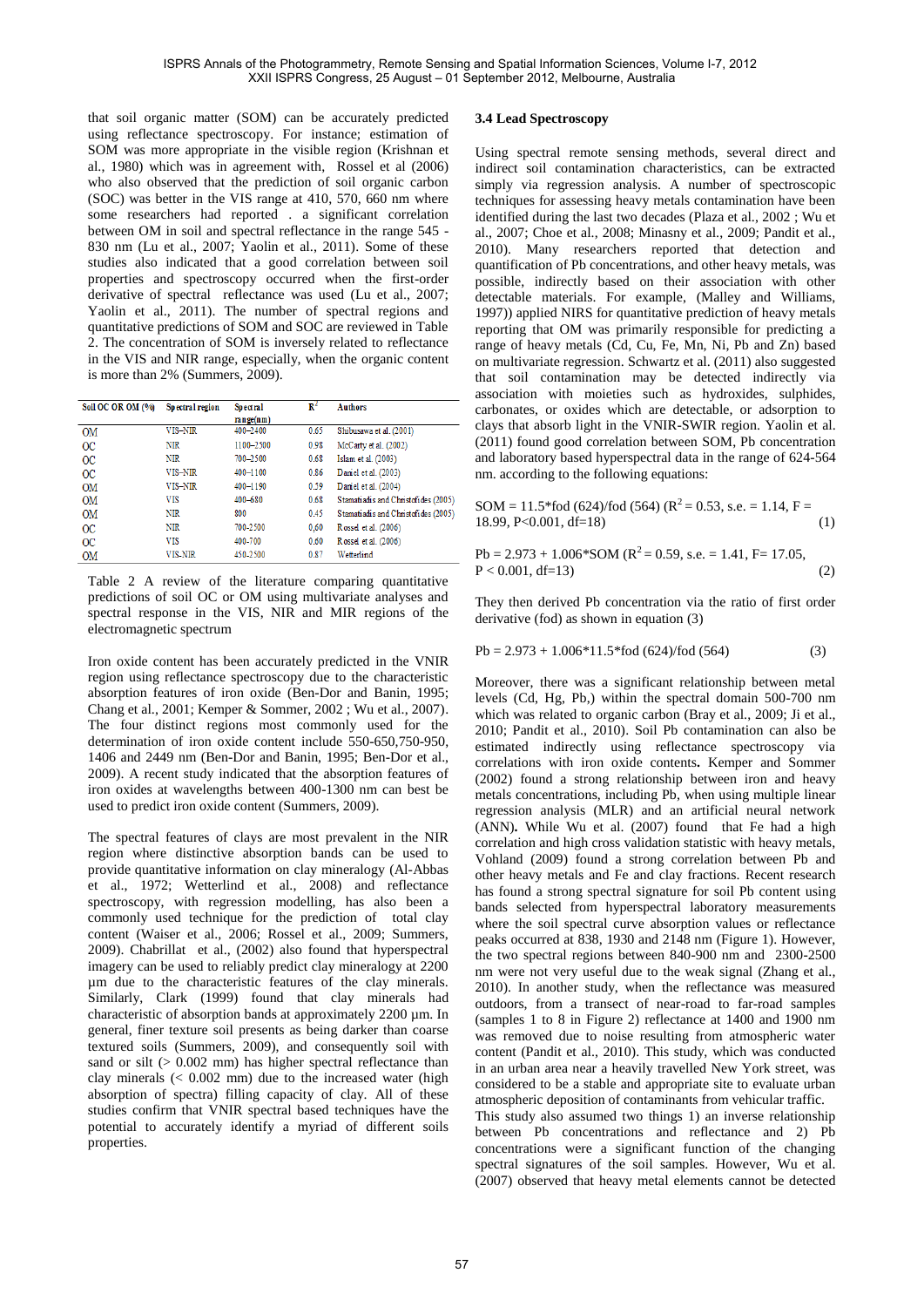directly based solely on spectroscopy data if the concentrations were below 1000 mg/kg. Given that most field concentrations of Pb are < 1000 mg/kg, it is likely both direct and indirect methods will need to be employed to remotely detect the presence and concentration of Pb. If a combination of spectral



Figure 1 Comparison between three prediction methods using appropriate bands selections for the determination of soil lead content. The curve represents one typical soil reflectance spectrum (Zhang et al., 2010)**.**



Figure 2. An illustration (Pandit et al. 2010) of the inverse relationship between the wavelength and soil Pb content for eight soil samples from a transect of near-road to far-road. Also, shown are the noise regions at 1400 and 1900 nm due to the influence of atmospheric water at outdoor reflectance measurement (Cocks et al., 1998; Pandit et al., 2010). Distances of the samples from the road are given in the inset.

techniques can be found to detect Pb then time and costs will be minimized, thus providing the opportunity to significantly analyse more samples over a larger spatial extent, allowing the spatial distribution patterns of contamination to more reliably be determined.

## **4. MULTIVARIATE ANALYSIS FOR PB PREDICTION**

Imaging spectrometry of soil often provides contradictory estimates of soil heavy metal content depending on the data processing methods employed. Multivariate calibration of spectral information can be used to accurately predict several soil components with small root mean standard errors of cross validation (RMSECV), large correlation coefficients  $(r^2)$  and slopes close to unity for the regression of predicted and measured soil properties. While many multivariate calibration methods have been applied to relate NIR spectra with measured soil properties, the most commonly applied approaches for spectral calibration and predication include (i) partial least squares regression (PLSR), (ii) linear spectral unmixing, (iii)

principal components regression (PCR), and (iv) multiple adaptive regression splines (MARS), (Kooistra et al., 2001; Wu et al., 2005c; Pandit et al., 2010). The choice of processing method is also important for accurately determining the soil Pb content from hyperspectral data analysis, and can improve the effective band selection (Zhang et al., 2010). However, to date none of these proposed calibration techniques have achieved universal acceptance because a calibration model that works well for one application may be unacceptable for another. This highlights the importance of validating the technique for the specific landscape under consideration prior to widespread general adoption.

### 5. **CONCLUSIONS AND FUTURE WORK**

This review has demonstrated that visible-near and short infrared reflectance spectra contain significant information related to soil components, including Pb concentrations. Thus reflectance spectroscopy has potential as a rapid, low cost technique for mapping soil contamination. However, as the spectral characteristics of soil in the spectral range from 400- 2500nm is extremely complex, finding spectral features attributable to Pb concentrations which are unaffected by the chemical composition and physical conditions at the soil surface is a significant challenge. However some studies have demonstrated that the spectral interferences between heavy metals and some spectrally active soil constituents, such as organic matter, iron oxide and clay minerals can actually be used to infer metal concentrations, and significant correlation between soil constituents and metal concentrations have been observed using hyerspectral data in the NIR and SWIR region resulting in good direct and indirect prediction of many soil properties including Pb contamination. Implementation of a remote sensing approach will complement existing methods for estimating Pb concentrations in soils and will provide powerful tools to address the specific site management.

Future research will concentrate on definitely establishing whether Pb contamination in soils can be assayed directly or indirectly in the VNIR and SWIR region using reflectance spectroscopy using artificially soils spiked with Pb in the range 50 -10,000 ppm and examination of arrange of soils from the vicinity of an active smelter in Port Pirie, South Australia. Suitable spectra will be collected using an Analytical Spectral Devices (ASD) operated between 350 and 2500 nm and the spectra derived Pb concentrations compared to actual Pb concentrations determined using traditional wet chemical analytical techniques.

### **ACKNOWLEDGEMENTS**

All authors acknowledge the support of the Centre for Environmental Risk Assessment and Remediation (CERAR), the University of South Australia and the Barbara Hardy Institute, while undertaking this research. The first author gratefully acknowledges the financial support of the Iraq government, Ministry of Higher Education and Scientific Research for a PhD stipend.

# **REFERENCES**

Al-Abbas, A. Swain, P. and Baumgardner, M., 1972. Relating organic matter and clay content to the multispectral radiance of soils. *Soil Science,* vol*.* 114, pp. 477-485.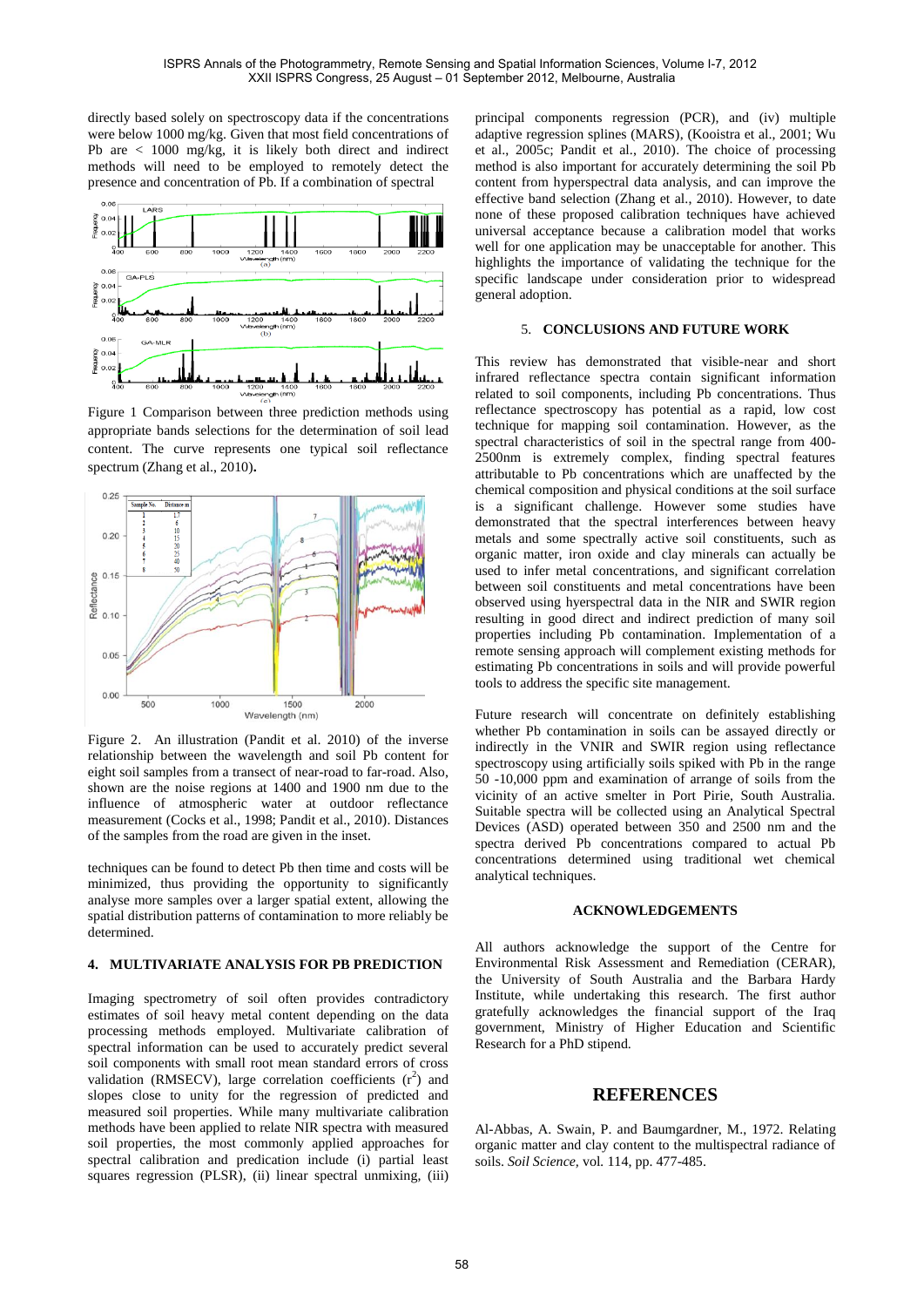Ben-Dor, E. and Banin, A., 1995. Near-infrared analysis as a rapid method to simultaneously evaluate several soil properties. *Soil Science Society of America Journal,* 59(2), pp.364-372.

Ben-Dor, E. Patkin, K. Banin , A. and Karnieli, A., 2002. Mapping of several soil properties using DAIS-7915 hyperspectral scanner data—a case study over clayey soils in Israel. *Internationa Journal of Remote Sensing,* 23(6), pp. 1043-1062.

Ben-Dor, E. Chabrillat, S. Demattê, J. Taylor, G. Hill , J. Whiting, M. and Sommer, S., 2009. Using imaging spectroscopy to study soil properties. *Remote Sensing of Environment,* 113, pp. S38-S55.

Bilgili, A. Van Es, H. Akbas, F. Durak, A. and Hively, W., 2010. Visible-near infrared reflectance spectroscopy for assessment of soil properties in a semi-arid area of Turkey. *Journal of Arid Environments,* 74, pp. 229–238.

Bray, J. Rossel, R. and McBratney, A., 2009. Diagnostic screening of urban soil contaminants using diffuse reflectance spectroscopy', *Australian Journal of Soil Research,* 47 pp. 433- 442.

Chabrillat, S. Goetza, A. Krosleyc, L. and Olsenc, H., 2002. Use of hyperspectral images in the identification and mapping of expansive clay soils and the role of spatial resolution. *Remote Sensing of Environment,* 82(2-3), pp. 431-445.

Chang, C. Laird, D. Mausbach, M. and Hurburgh, C., 2001. Near-infrared reflectance spectroscopy–principal components regression analyses of soil properties. *Soil Science Society of America Journal,* 65, pp. 480–490.

Choe, E. Meer, F. Ruitenbeek, F. Werff, H. De Smeth, B. and Kim, K., 2008. Mapping of heavy metal pollution in stream sediments using combined geochemistry, field spectroscopy, and hyperspectral remote sensing: A case study of the Rodalquilar mining area, SE Spain. *Remote Sensing of Environment,* 112, pp. 3222–3233.

Clark, R., 1999. *Spectroscopy of Rocks and Minerals and Prenciples of Spectroscopy*', in Rencz.A (ed), Remote Sensing for the Earth Sciences, Manual of Remote Sensingedn, 3, John Wiley and Sons, New York pp. 3-58.

Cocks, T, Jenssen, R, Stewart, A, Wilson, I & Shields, T 1998, 'The HYmapTM airbornce hyperspectral sensor : the system , calibration and performance. *Science*, pp. 1-7.

Fox, A. and Metla, R., 2005. Soil property analysis using principal components analysis, soil line, and regression models. *Soil Science Society of America Journal,* 69(6), pp. 1782–1788.

Galvão, S. and Vitorello, I., 1998. Role of organic matter in obliterating the effects of iron on mspectral reflectance and colour of Brazilian tropical soils. *International Journal of Remote Sensing of Environment,* 19(10), pp. 1969-1979.

Garcia-Haro, F. Sommer, S. and Kemper, T., 2005. A new tool for variable multiple endmember spectral mixture analysis (VMESMA). *International Journal of Remote Sensing,* 26(10).

Griffith, D., 2002. The Geographic distribution of soil lead concentration:description and concerns. *URISA,* 14(1).

Harris, A., 2006. Spectral mapping tools from the earth sciences applied to spectral microscopy data. *International Society for Analytical Cytology,* 69, pp. 872–879.

Ji, J. Song, Y. Yuan, X. and Yang, Z., 2010. Diffuse reflectance spectroscopy study of heavy metals in agricultural soils of the Changjiang River Delta, China.In: *19th World Congress of Soil Science, Soil Solutions for a Changing World*, Brisbane, Australia.

Kachenko, A. and Singh, B., 2006. Heavy metals contamination in vegetables grown in urban and metal smelter contaminated sites in Australia. *Water,Air ,and Soil Pollution,* 169, pp. 101- 123.

Kemper, T. García-Haro, J. Preissler, H. Mehl, W. and Sommer, S., 2000. A multiple endmember unmixing approach for mapping heavy metal contamination after the Donana mining accident ( Sevilla,Spain).In: *2nd EARSeL Workshop on Imaging Spectroscopy*, Ens chede.

Kemper, T. and Sommer, S., 2002. Estimate of heavy metal contamination in soils after a mining accident using reflectance spectroscopy. *Environmental Science and Technology,* 36 pp. 2742–2747

Kemper, T. and Sommer, S., 2003. Mapping and monitoring of residual heavy metal contamination and acidification risk after the Aznalcóllar mining accident (Andalusia, Spain) using field and airborne hyperspectral data. In: *the 3rd EARSeL Workshop on Imaging Spectroscopy*, Herrsching.

Kooistra, L. Wehrens, R. Leuven, R. and Buydens, L., 2001. Possibilities of visible–near-infrared spectroscopy for the assessment of soil contamination in river floodplains. *Analytica Chimica Acta,* 446(1-2), pp. 97-105.

Krishnan, P. Alexander, J. and Butler, B., 1980. Reflectance technique for predicting soil organic matter. *Soil Science,* 44(6), pp. 1282-1285.

Lu, Y. Bai, Y. and Yang, L., 2007. Prediction and validation of soil organic matter content based on hyperspectum (in Chinese). *Scientia Agricultura Sinica,* 40(9), pp. 1989-1995.

Malley, D. and Williams, P., 1997. Use of near-infrared reflectance spectroscopy in prediction of heavy metals in freshwater sediment by their association with organic matter. *Environmental Sciance and Technology,* 31(12), pp. 3461-3467.

Minasny, B. Tranter, G. McBratney, A. Brough, D. and Murphy, B., 2009. Regional transferability of mid-infrared diffuse reflectance spectroscopic prediction for soil chemical properties. *Geoderma,*153, pp. 155-162.

Pandit, M. Filippelli, M. and Li, L., 2010. Estimation of heavymetal contamination in soil using reflectance spectroscopy and partial least-squares regression. *International Journal of Remote Sensing,* 31(15), pp. 4111-4123.

Pastor, I. Pedreño, J. Gómez, I. and Koch, M., 2008. Identifying optimal spectral bands to assess soil properties with VNIR radiometry in semi-arid soils. *Geoderma,* 147, pp. 126-132.

Plaza, A. Martínez, P. Pérez, R. and Plaza, J., 2002. Spatial / spectral endmember extraction by multidimensional